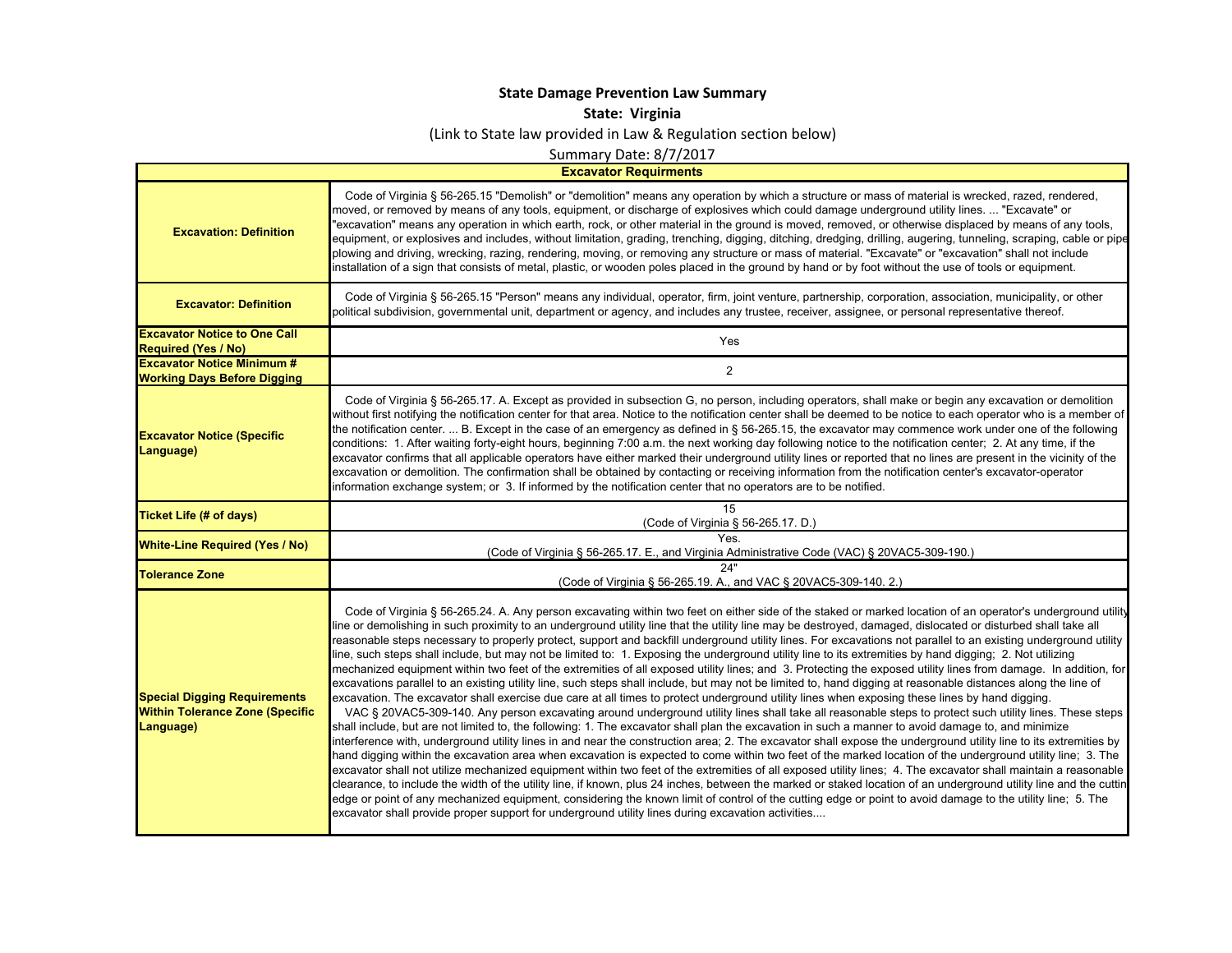| <b>Hand Dig / Vacuum or Soft</b>                                                       |                                                                                                                                                                                                                                                                                                                                                                                                                                                                                                                                                                                                                                                                                                                                                                                                                                                                                                                                                                                                                                                                                                                                                                                                                                                                                                                                                                                                                                                                                                                                                                                                                                                                                                                                                                                                                                                                                                                                                                                                                                                                                        |
|----------------------------------------------------------------------------------------|----------------------------------------------------------------------------------------------------------------------------------------------------------------------------------------------------------------------------------------------------------------------------------------------------------------------------------------------------------------------------------------------------------------------------------------------------------------------------------------------------------------------------------------------------------------------------------------------------------------------------------------------------------------------------------------------------------------------------------------------------------------------------------------------------------------------------------------------------------------------------------------------------------------------------------------------------------------------------------------------------------------------------------------------------------------------------------------------------------------------------------------------------------------------------------------------------------------------------------------------------------------------------------------------------------------------------------------------------------------------------------------------------------------------------------------------------------------------------------------------------------------------------------------------------------------------------------------------------------------------------------------------------------------------------------------------------------------------------------------------------------------------------------------------------------------------------------------------------------------------------------------------------------------------------------------------------------------------------------------------------------------------------------------------------------------------------------------|
| <b>Excavation Within Tolerance Zone</b>                                                | Yes.<br>(Code of Virginia § 56-265.24. A., and VAC § 20VAC5-309-140. 2.)                                                                                                                                                                                                                                                                                                                                                                                                                                                                                                                                                                                                                                                                                                                                                                                                                                                                                                                                                                                                                                                                                                                                                                                                                                                                                                                                                                                                                                                                                                                                                                                                                                                                                                                                                                                                                                                                                                                                                                                                               |
| (Yes / No)                                                                             |                                                                                                                                                                                                                                                                                                                                                                                                                                                                                                                                                                                                                                                                                                                                                                                                                                                                                                                                                                                                                                                                                                                                                                                                                                                                                                                                                                                                                                                                                                                                                                                                                                                                                                                                                                                                                                                                                                                                                                                                                                                                                        |
| <b>Preserve / Maintain Marks</b>                                                       | Yes.                                                                                                                                                                                                                                                                                                                                                                                                                                                                                                                                                                                                                                                                                                                                                                                                                                                                                                                                                                                                                                                                                                                                                                                                                                                                                                                                                                                                                                                                                                                                                                                                                                                                                                                                                                                                                                                                                                                                                                                                                                                                                   |
| <b>Required (Yes / No)</b>                                                             | (VAC § 20VAC5-309-170.)                                                                                                                                                                                                                                                                                                                                                                                                                                                                                                                                                                                                                                                                                                                                                                                                                                                                                                                                                                                                                                                                                                                                                                                                                                                                                                                                                                                                                                                                                                                                                                                                                                                                                                                                                                                                                                                                                                                                                                                                                                                                |
| <b>Call Again If No Response from</b>                                                  | Yes.                                                                                                                                                                                                                                                                                                                                                                                                                                                                                                                                                                                                                                                                                                                                                                                                                                                                                                                                                                                                                                                                                                                                                                                                                                                                                                                                                                                                                                                                                                                                                                                                                                                                                                                                                                                                                                                                                                                                                                                                                                                                                   |
| <b>Operator Or Signs Of Unmarked</b>                                                   | (Code of Virginia § 56-265.24. C., and VAC § 20VAC5-309-120.)                                                                                                                                                                                                                                                                                                                                                                                                                                                                                                                                                                                                                                                                                                                                                                                                                                                                                                                                                                                                                                                                                                                                                                                                                                                                                                                                                                                                                                                                                                                                                                                                                                                                                                                                                                                                                                                                                                                                                                                                                          |
| <b>Facilities (Yes / No)</b>                                                           |                                                                                                                                                                                                                                                                                                                                                                                                                                                                                                                                                                                                                                                                                                                                                                                                                                                                                                                                                                                                                                                                                                                                                                                                                                                                                                                                                                                                                                                                                                                                                                                                                                                                                                                                                                                                                                                                                                                                                                                                                                                                                        |
| <b>Notify One-Call if Marks Moved or</b>                                               | Yes.                                                                                                                                                                                                                                                                                                                                                                                                                                                                                                                                                                                                                                                                                                                                                                                                                                                                                                                                                                                                                                                                                                                                                                                                                                                                                                                                                                                                                                                                                                                                                                                                                                                                                                                                                                                                                                                                                                                                                                                                                                                                                   |
| No Longer Visible (Yes / No)                                                           | (Code of Virginia § 56-265.24. B.)                                                                                                                                                                                                                                                                                                                                                                                                                                                                                                                                                                                                                                                                                                                                                                                                                                                                                                                                                                                                                                                                                                                                                                                                                                                                                                                                                                                                                                                                                                                                                                                                                                                                                                                                                                                                                                                                                                                                                                                                                                                     |
| <b>Special Language Regarding</b>                                                      | Yes.                                                                                                                                                                                                                                                                                                                                                                                                                                                                                                                                                                                                                                                                                                                                                                                                                                                                                                                                                                                                                                                                                                                                                                                                                                                                                                                                                                                                                                                                                                                                                                                                                                                                                                                                                                                                                                                                                                                                                                                                                                                                                   |
| <b>Trenchless Technology (Yes / No)</b>                                                | (VAC § 20VAC5-309-150.)                                                                                                                                                                                                                                                                                                                                                                                                                                                                                                                                                                                                                                                                                                                                                                                                                                                                                                                                                                                                                                                                                                                                                                                                                                                                                                                                                                                                                                                                                                                                                                                                                                                                                                                                                                                                                                                                                                                                                                                                                                                                |
|                                                                                        |                                                                                                                                                                                                                                                                                                                                                                                                                                                                                                                                                                                                                                                                                                                                                                                                                                                                                                                                                                                                                                                                                                                                                                                                                                                                                                                                                                                                                                                                                                                                                                                                                                                                                                                                                                                                                                                                                                                                                                                                                                                                                        |
| <b>Separate Locate Request</b>                                                         | Yes.                                                                                                                                                                                                                                                                                                                                                                                                                                                                                                                                                                                                                                                                                                                                                                                                                                                                                                                                                                                                                                                                                                                                                                                                                                                                                                                                                                                                                                                                                                                                                                                                                                                                                                                                                                                                                                                                                                                                                                                                                                                                                   |
| <b>Required for Each Excavator (Yes)</b>                                               | (Code of Virginia § 56-265.17. A.)                                                                                                                                                                                                                                                                                                                                                                                                                                                                                                                                                                                                                                                                                                                                                                                                                                                                                                                                                                                                                                                                                                                                                                                                                                                                                                                                                                                                                                                                                                                                                                                                                                                                                                                                                                                                                                                                                                                                                                                                                                                     |
| $/$ No)                                                                                |                                                                                                                                                                                                                                                                                                                                                                                                                                                                                                                                                                                                                                                                                                                                                                                                                                                                                                                                                                                                                                                                                                                                                                                                                                                                                                                                                                                                                                                                                                                                                                                                                                                                                                                                                                                                                                                                                                                                                                                                                                                                                        |
| <b>Notify Operator of Damage (Yes /</b>                                                | Yes.                                                                                                                                                                                                                                                                                                                                                                                                                                                                                                                                                                                                                                                                                                                                                                                                                                                                                                                                                                                                                                                                                                                                                                                                                                                                                                                                                                                                                                                                                                                                                                                                                                                                                                                                                                                                                                                                                                                                                                                                                                                                                   |
| No)                                                                                    | (Code of Virginia § 56-265.24. D.)                                                                                                                                                                                                                                                                                                                                                                                                                                                                                                                                                                                                                                                                                                                                                                                                                                                                                                                                                                                                                                                                                                                                                                                                                                                                                                                                                                                                                                                                                                                                                                                                                                                                                                                                                                                                                                                                                                                                                                                                                                                     |
| <b>Notify One Call Center of Damage</b><br>(Yes / No)                                  | No                                                                                                                                                                                                                                                                                                                                                                                                                                                                                                                                                                                                                                                                                                                                                                                                                                                                                                                                                                                                                                                                                                                                                                                                                                                                                                                                                                                                                                                                                                                                                                                                                                                                                                                                                                                                                                                                                                                                                                                                                                                                                     |
| <b>Call 911 if Hazardous Materials</b>                                                 | Yes.                                                                                                                                                                                                                                                                                                                                                                                                                                                                                                                                                                                                                                                                                                                                                                                                                                                                                                                                                                                                                                                                                                                                                                                                                                                                                                                                                                                                                                                                                                                                                                                                                                                                                                                                                                                                                                                                                                                                                                                                                                                                                   |
| <b>Released (Yes / No)</b>                                                             | (VAC § 20VAC5-309-200.)                                                                                                                                                                                                                                                                                                                                                                                                                                                                                                                                                                                                                                                                                                                                                                                                                                                                                                                                                                                                                                                                                                                                                                                                                                                                                                                                                                                                                                                                                                                                                                                                                                                                                                                                                                                                                                                                                                                                                                                                                                                                |
| <b>Notice Exemptions (Yes / No)</b>                                                    | Yes                                                                                                                                                                                                                                                                                                                                                                                                                                                                                                                                                                                                                                                                                                                                                                                                                                                                                                                                                                                                                                                                                                                                                                                                                                                                                                                                                                                                                                                                                                                                                                                                                                                                                                                                                                                                                                                                                                                                                                                                                                                                                    |
|                                                                                        |                                                                                                                                                                                                                                                                                                                                                                                                                                                                                                                                                                                                                                                                                                                                                                                                                                                                                                                                                                                                                                                                                                                                                                                                                                                                                                                                                                                                                                                                                                                                                                                                                                                                                                                                                                                                                                                                                                                                                                                                                                                                                        |
| <b>Notice Exemptions (Specific</b><br>Language))                                       | Code of Virginia § 56-265.15. A. As used in this chapter:  Excavate" or "excavation" shall not include installation of a sign that consists of metal, plastic<br>or wooden poles placed in the ground by hand or by foot without the use of tools or equipment.<br>§ 56-265.15:1. Nothing in this chapter shall apply to: 1. Any hand digging performed by an owner or occupant of a property. 2. The tilling of soil for<br>agricultural purposes. 3. Any excavation done by a railroad when the excavation is made entirely on the land which the railroad owns and on which the<br>railroad operates, provided there is no encroachment on any operator's rights-of-way or easements. 4. An excavation or demolition during an emergency,<br>as defined in § 56-265.15, provided all reasonable precaution has been taken to protect the underground utility lines. In the case of the state highway<br>systems or streets and roads maintained by political subdivisions, officials of the Department of Transportation or the political subdivision where the use of<br>such highways, roads, streets or other public way is impaired by an unforeseen occurrence shall determine the necessity of repair beginning immediately<br>after the occurrence. 5. Any excavation for routine pavement maintenance, including patch type paving or the milling of pavement surfaces, upon the paved<br>portion of any street, road, or highway of the Commonwealth provided that any such excavation does not exceed a depth of twelve inches (0.3 meter). 6.<br>Any excavation for the purpose of mining pursuant to and in accordance with the requirements of a permit issued by the Department of Mines, Minerals and<br>Energy. 7. Any hand digging performed by an operator to locate the operator's utility lines in response to a notice of excavation from the notification center,<br>provided all reasonable precaution has been taken to protect the underground utility lines. 8. Any installation of a sign that does not involve excavation as<br>defined in § 56-265.15. |
| <b>Operator Response</b>                                                               |                                                                                                                                                                                                                                                                                                                                                                                                                                                                                                                                                                                                                                                                                                                                                                                                                                                                                                                                                                                                                                                                                                                                                                                                                                                                                                                                                                                                                                                                                                                                                                                                                                                                                                                                                                                                                                                                                                                                                                                                                                                                                        |
| Minimum # Days for Operator to<br><b>Respond After Receiving Notice</b><br>(Generally) | 3                                                                                                                                                                                                                                                                                                                                                                                                                                                                                                                                                                                                                                                                                                                                                                                                                                                                                                                                                                                                                                                                                                                                                                                                                                                                                                                                                                                                                                                                                                                                                                                                                                                                                                                                                                                                                                                                                                                                                                                                                                                                                      |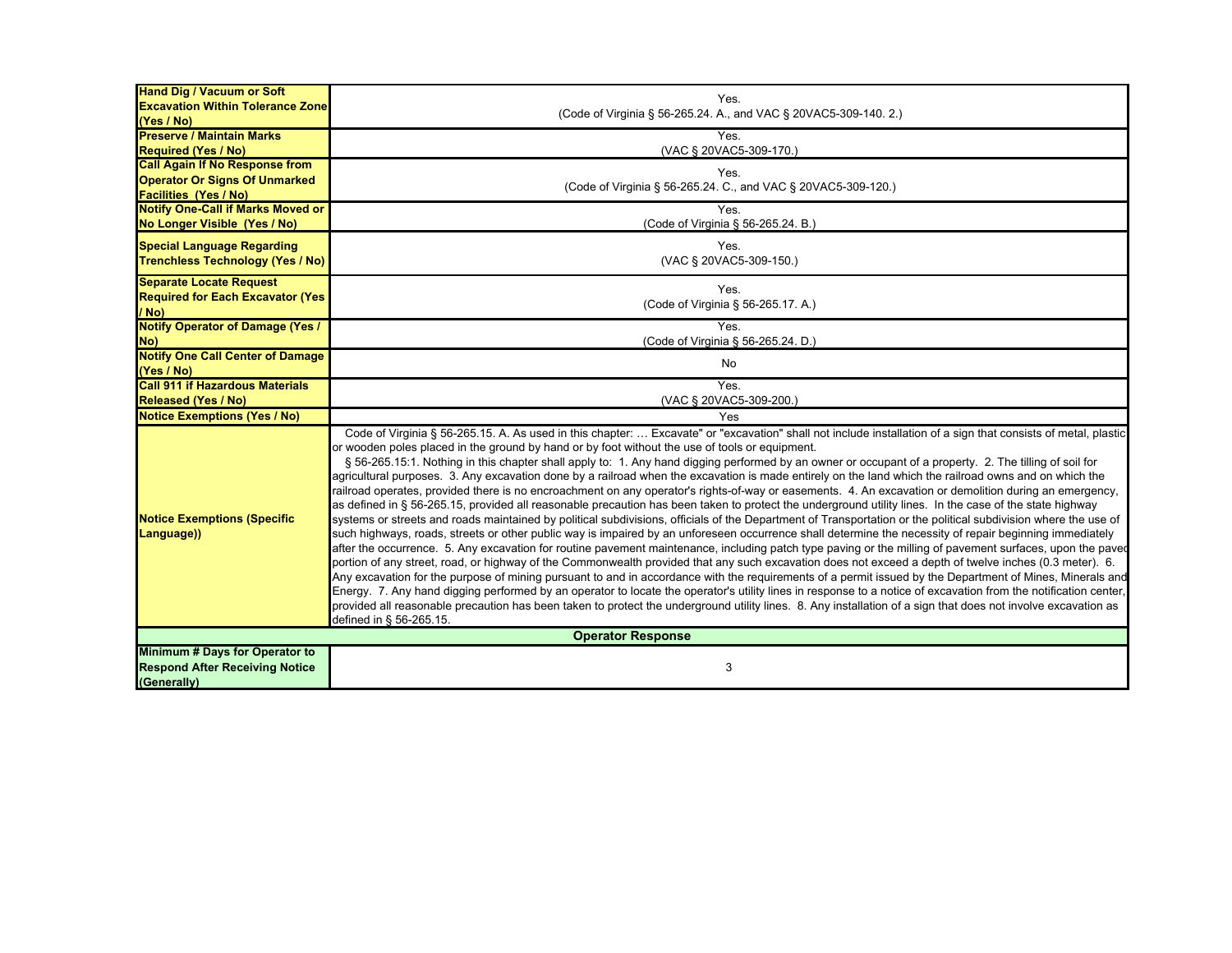| <b>Operator Requirements to</b><br><b>Respond to Locate Notification</b><br>(Specific Language)            | Code of Virginia § 56-265.19. A. If a proposed excavation or demolition is planned in such proximity to the underground utility line that the utility line may<br>be destroyed, damaged, dislocated, or disturbed, the operator shall mark the approximate horizontal location of the underground utility line on the ground to<br>within two feet of either side of the underground utility line by means of stakes, paint, flags, or a combination thereof. The operator shall mark the<br>underground utility line and report the marking status to the excavator-operator information exchange system by no later than 7:00 a.m. on the third working<br>day following the excavator's notice to the notification center, unless the operator is unable to do so due to extraordinary circumstances. If the operator is<br>unable to mark the location within the time allowed under this section due to extraordinary circumstances, the operator shall notify directly the person who<br>proposes to excavate or demolish and shall, in addition, notify the person of the date and time when the location will be marked. The deferral to mark for<br>extraordinary circumstances shall be no longer than 96 hours from 7:00 a.m. on the next working day following notice to the notification center, unless a<br>longer time is otherwise agreed upon by the operator and excavator. The operator shall also inform the notification center of any deferral. B. If a proposed<br>excavation or demolition is not planned in such proximity to the operator's underground utility lines that the utility line may be damaged, the operator shall so<br>report to the notification center's excavator-operator information exchange system no later than 7:00 a.m. on the third working day following the excavator's<br>notice to the notification center.                                                                                                                                                                                                                                                                                                                                                                                                                                                                                                                                                                                                                                                                                                                                                                                                                                                                                                                                                                                                                                                                                                                                                                                                                                                                                                                                                                                                                                                                                                                                                                                                                                                                                                                                                                                                              |
|------------------------------------------------------------------------------------------------------------|---------------------------------------------------------------------------------------------------------------------------------------------------------------------------------------------------------------------------------------------------------------------------------------------------------------------------------------------------------------------------------------------------------------------------------------------------------------------------------------------------------------------------------------------------------------------------------------------------------------------------------------------------------------------------------------------------------------------------------------------------------------------------------------------------------------------------------------------------------------------------------------------------------------------------------------------------------------------------------------------------------------------------------------------------------------------------------------------------------------------------------------------------------------------------------------------------------------------------------------------------------------------------------------------------------------------------------------------------------------------------------------------------------------------------------------------------------------------------------------------------------------------------------------------------------------------------------------------------------------------------------------------------------------------------------------------------------------------------------------------------------------------------------------------------------------------------------------------------------------------------------------------------------------------------------------------------------------------------------------------------------------------------------------------------------------------------------------------------------------------------------------------------------------------------------------------------------------------------------------------------------------------------------------------------------------------------------------------------------------------------------------------------------------------------------------------------------------------------------------------------------------------------------------------------------------------------------------------------------------------------------------------------------------------------------------------------------------------------------------------------------------------------------------------------------------------------------------------------------------------------------------------------------------------------------------------------------------------------------------------------------------------------------------------------------------------------------------------------------------------------------------------------------------------------------------------------------------------------------------------------------------------------------------------------------------------------------------------------------------------------------------------------------------------------------------------------------------------------------------------------------------------------------------------------------------------------------------------------------------------------------------------------------------------------------|
| <b>Minimum Standards for Locator</b><br><b>Qualifications (Yes / No)</b>                                   | Yes                                                                                                                                                                                                                                                                                                                                                                                                                                                                                                                                                                                                                                                                                                                                                                                                                                                                                                                                                                                                                                                                                                                                                                                                                                                                                                                                                                                                                                                                                                                                                                                                                                                                                                                                                                                                                                                                                                                                                                                                                                                                                                                                                                                                                                                                                                                                                                                                                                                                                                                                                                                                                                                                                                                                                                                                                                                                                                                                                                                                                                                                                                                                                                                                                                                                                                                                                                                                                                                                                                                                                                                                                                                                             |
| <b>Minimum Standards for Locator</b>                                                                       | Code of Virginia § 56-265.19. E. Locators shall be trained in applicable locating industry standards and practices no less stringent than the National Utility                                                                                                                                                                                                                                                                                                                                                                                                                                                                                                                                                                                                                                                                                                                                                                                                                                                                                                                                                                                                                                                                                                                                                                                                                                                                                                                                                                                                                                                                                                                                                                                                                                                                                                                                                                                                                                                                                                                                                                                                                                                                                                                                                                                                                                                                                                                                                                                                                                                                                                                                                                                                                                                                                                                                                                                                                                                                                                                                                                                                                                                                                                                                                                                                                                                                                                                                                                                                                                                                                                                  |
| <b>Qualifications</b>                                                                                      | Locating Contractors Association's locator training standards and practices. Each locator's training shall be documented. Such documents shall be                                                                                                                                                                                                                                                                                                                                                                                                                                                                                                                                                                                                                                                                                                                                                                                                                                                                                                                                                                                                                                                                                                                                                                                                                                                                                                                                                                                                                                                                                                                                                                                                                                                                                                                                                                                                                                                                                                                                                                                                                                                                                                                                                                                                                                                                                                                                                                                                                                                                                                                                                                                                                                                                                                                                                                                                                                                                                                                                                                                                                                                                                                                                                                                                                                                                                                                                                                                                                                                                                                                               |
| (Specific Language)                                                                                        | maintained by the operator or contract locator.                                                                                                                                                                                                                                                                                                                                                                                                                                                                                                                                                                                                                                                                                                                                                                                                                                                                                                                                                                                                                                                                                                                                                                                                                                                                                                                                                                                                                                                                                                                                                                                                                                                                                                                                                                                                                                                                                                                                                                                                                                                                                                                                                                                                                                                                                                                                                                                                                                                                                                                                                                                                                                                                                                                                                                                                                                                                                                                                                                                                                                                                                                                                                                                                                                                                                                                                                                                                                                                                                                                                                                                                                                 |
| <b>Law Specifies Marking Standards</b>                                                                     | Yes.                                                                                                                                                                                                                                                                                                                                                                                                                                                                                                                                                                                                                                                                                                                                                                                                                                                                                                                                                                                                                                                                                                                                                                                                                                                                                                                                                                                                                                                                                                                                                                                                                                                                                                                                                                                                                                                                                                                                                                                                                                                                                                                                                                                                                                                                                                                                                                                                                                                                                                                                                                                                                                                                                                                                                                                                                                                                                                                                                                                                                                                                                                                                                                                                                                                                                                                                                                                                                                                                                                                                                                                                                                                                            |
| <b>Other Than Color</b>                                                                                    | (Code of Virginia § 56-265.19:1.)                                                                                                                                                                                                                                                                                                                                                                                                                                                                                                                                                                                                                                                                                                                                                                                                                                                                                                                                                                                                                                                                                                                                                                                                                                                                                                                                                                                                                                                                                                                                                                                                                                                                                                                                                                                                                                                                                                                                                                                                                                                                                                                                                                                                                                                                                                                                                                                                                                                                                                                                                                                                                                                                                                                                                                                                                                                                                                                                                                                                                                                                                                                                                                                                                                                                                                                                                                                                                                                                                                                                                                                                                                               |
| (Yes / No)                                                                                                 |                                                                                                                                                                                                                                                                                                                                                                                                                                                                                                                                                                                                                                                                                                                                                                                                                                                                                                                                                                                                                                                                                                                                                                                                                                                                                                                                                                                                                                                                                                                                                                                                                                                                                                                                                                                                                                                                                                                                                                                                                                                                                                                                                                                                                                                                                                                                                                                                                                                                                                                                                                                                                                                                                                                                                                                                                                                                                                                                                                                                                                                                                                                                                                                                                                                                                                                                                                                                                                                                                                                                                                                                                                                                                 |
| <b>Law Specifies Marking Standards</b><br><b>Other Than Color (Specific</b><br>Language)                   | Code of Virginia § 56-265.21. In marking the approximate location of underground utility lines or proposed excavation if required pursuant to subsection E<br>of § 56-265.17 the American Public Works Association color codes shall be used.<br>VAC § 20VAC5-309-110. A. All markings shall be suitable for their intended purpose for a period of 15 working days beginning at 7 a.m. on the next<br>working day following notice by the excavator to the notification center. B. Markings shall be made at sufficient intervals to clearly indicate the approximate<br>horizontal location and direction of the underground utility line. However, the distance between any two marks indicating the same utility line shall not excee<br>20 feet. Site conditions or directional changes of the underground utility line shall be considered to determine the need for shorter distance between<br>marks…. D. Paint marks shall be approximately 8 to 10 inches in length and one to two inches in width except when "spot" marking is necessary. E. A<br>minimum of three separate marks shall be made for each underground utility line marking. F. Valve box covers that are at grade and visible shall be<br>marked with the appropriate color in accordance with the Act H. Where the proposed excavation crosses an underground utility line, markings shall be a<br>intervals that clearly define the route of the underground line. I. All markings shall extend if practical, a reasonable distance beyond the boundaries of the<br>specific location of the proposed work as detailed on the ticket. J. If the use of line marking is considered damaging to property (driveways, landscaping,<br>historic locations to the extent boundaries are known), "spot" marking or other suitable marking methods shall be used N. Markings of an underground<br>pipeline greater than 12 inches in nominal outside dimension shall include the size in inches at every other mark.  O. Duct structures and conduit systems<br>shall be marked with line markings indicating the approximate outer dimensions of the duct structure or conduit system and a solid closed circle over the<br>approximate center of the duct structure or conduit system. P. In areas where marks would be destroyed, such as high traffic areas, gravel areas, dirt areas<br>or where surface conditions are such that the placement of marks directly over the utility line is not possible, offset markings shall be used. The offset marks<br>shall be placed on a permanent surface, which is not likely to be destroyed. Offset marks shall include a line marking placed parallel to the underground<br>utility line and an arrow, pointing in the direction of the utility line, with the distance in feet and inches to the location of the utility line shown on the right side<br>of the arrow and size, material type, and the operator's letter designation information on the left side of the arrow. When possible, offset marks shall be used<br>in conjunction with locate marks placed in accordance with the Act. Q. The assigned letter designations for each operator to be used in conjunction with<br>markings of underground utility lines shall be the same as those assigned by the notification center certified for a geographic area, subject to the review of<br>the same and approval of such designations in writing by the advisory committee R. The symbols for marking of underground utility lines in compliance<br>with § 56-265.19 F (ii) of the Act shall be the same as those placed in response to a notice of proposed excavation or demolition. |
| Law Includes Specific Language<br>For Operators To Locate Sewer<br>Laterals (Yes / No)                     | Yes.<br>(Code of Virginia § 56-265.19:1.)                                                                                                                                                                                                                                                                                                                                                                                                                                                                                                                                                                                                                                                                                                                                                                                                                                                                                                                                                                                                                                                                                                                                                                                                                                                                                                                                                                                                                                                                                                                                                                                                                                                                                                                                                                                                                                                                                                                                                                                                                                                                                                                                                                                                                                                                                                                                                                                                                                                                                                                                                                                                                                                                                                                                                                                                                                                                                                                                                                                                                                                                                                                                                                                                                                                                                                                                                                                                                                                                                                                                                                                                                                       |
| Law Includes Specific Language<br><b>For Operators To Locate</b><br><b>Abandoned Facilities (Yes / No)</b> | No                                                                                                                                                                                                                                                                                                                                                                                                                                                                                                                                                                                                                                                                                                                                                                                                                                                                                                                                                                                                                                                                                                                                                                                                                                                                                                                                                                                                                                                                                                                                                                                                                                                                                                                                                                                                                                                                                                                                                                                                                                                                                                                                                                                                                                                                                                                                                                                                                                                                                                                                                                                                                                                                                                                                                                                                                                                                                                                                                                                                                                                                                                                                                                                                                                                                                                                                                                                                                                                                                                                                                                                                                                                                              |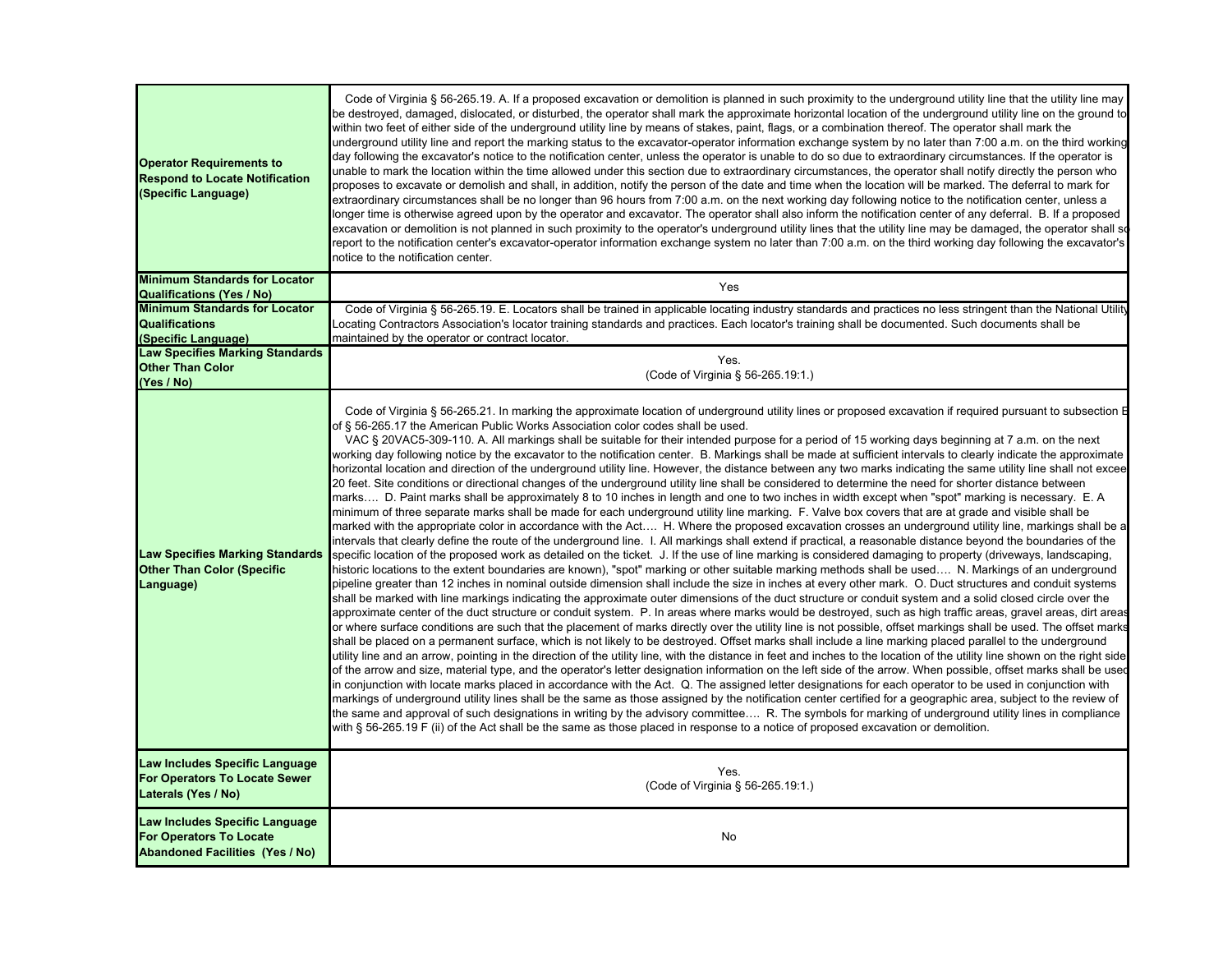| <b>Operator Must Locate Abandoned</b><br><b>Facilities</b><br>(Specific Language)                     | Code of Virginia § 56-265.19. G. For underground utility lines abandoned after July 1, 2002, operators shall make a reasonable attempt to keep records o<br>these abandoned utility lines, excluding service lines connected to a single-family dwelling unit. When an operator has knowledge that the operator's<br>abandoned utility lines may be present within the area of the proposed excavation, the operator shall provide a response to the excavator-operator<br>information exchange system. Such information regarding abandoned lines shall be for informational purposes only. An operator shall not be liable to any<br>person, or subject to civil penalties, as a result of the operator's providing incorrect information regarding abandoned lines or the subsequent use of such<br>information. The excavator-operator information exchange system may refer any person with concerns about the accuracy of information regarding<br>abandoned lines to the appropriate operator.<br>§ 56-265.24. C. If, upon arrival at the site of a proposed excavation, the excavator observes clear evidence of the presence of an unmarked utility line in<br>the area of the proposed excavation, the excavator shall not begin excavating until an additional call is made to the notification center for the area pursuant<br>to subsection B of § 56-265.17 H. If an excavator discovers an unmarked line, the excavator shall protect this line pursuant to subsection C of this<br>section. An excavator shall not remove an abandoned line without first receiving authorization to do so by the operator.<br>VAC § 20VAC5-309-165. A. Upon receipt of an additional notice to the notification center pursuant to § 56-265.24 C of the Code of Virginia, if the<br>operator determines that an abandoned utility line exists, the operator shall provide the status of the utility line to the excavator within 27 hours, excluding<br>Saturdays, Sundays, and legal holidays, from the time the excavator makes the additional notice to the notification center. The excavator and operator may<br>negotiate a mutually agreeable time period in excess of 27 hours for the operator to provide such information to the excavator if site conditions prohibit the<br>operator from making such a determination or extraordinary circumstances exist, as defined in § 56-265.15 of the Code of Virginia. If the site conditions<br>prohibit the operator from making such a determination or extraordinary circumstances exist, the operator shall directly notify the person who proposes to<br>excavate or demolish and shall, in addition, notify that person of the date and time when the status of the utility line will be determined. The deferral to<br>determine the status of the utility line shall be no longer than 96 hours from 7 a.m. on the next working day following the excavator's additional notice to the<br>notification center. B. The operator shall record and maintain the location information of the abandoned utility line as determined by the operator. Such<br>records need not include abandoned underground electric, telecommunications, cable television, water, and sewer lines connected to a single family<br>dwelling unit. |
|-------------------------------------------------------------------------------------------------------|-------------------------------------------------------------------------------------------------------------------------------------------------------------------------------------------------------------------------------------------------------------------------------------------------------------------------------------------------------------------------------------------------------------------------------------------------------------------------------------------------------------------------------------------------------------------------------------------------------------------------------------------------------------------------------------------------------------------------------------------------------------------------------------------------------------------------------------------------------------------------------------------------------------------------------------------------------------------------------------------------------------------------------------------------------------------------------------------------------------------------------------------------------------------------------------------------------------------------------------------------------------------------------------------------------------------------------------------------------------------------------------------------------------------------------------------------------------------------------------------------------------------------------------------------------------------------------------------------------------------------------------------------------------------------------------------------------------------------------------------------------------------------------------------------------------------------------------------------------------------------------------------------------------------------------------------------------------------------------------------------------------------------------------------------------------------------------------------------------------------------------------------------------------------------------------------------------------------------------------------------------------------------------------------------------------------------------------------------------------------------------------------------------------------------------------------------------------------------------------------------------------------------------------------------------------------------------------------------------------------------------------------------------------------------------------------------------------------------------------------------------------------------------------------------------------------------------------------------------------------------------------------------------------------------------------------------------------------------------------------------------------------------------------------------------------------------------------------------------------------------------------------------------------------------------------------------------------------------------------------------------------------------------------------|
| Positive Response Required -<br><b>Operator Contact Excavator</b><br>(Yes / No)                       | Yes                                                                                                                                                                                                                                                                                                                                                                                                                                                                                                                                                                                                                                                                                                                                                                                                                                                                                                                                                                                                                                                                                                                                                                                                                                                                                                                                                                                                                                                                                                                                                                                                                                                                                                                                                                                                                                                                                                                                                                                                                                                                                                                                                                                                                                                                                                                                                                                                                                                                                                                                                                                                                                                                                                                                                                                                                                                                                                                                                                                                                                                                                                                                                                                                                                                                                       |
| <b>Positive Response Required -</b>                                                                   | Code of Virginia § 56-265.19. A.  If the operator is unable to mark the location within the time allowed under this section due to extraordinary                                                                                                                                                                                                                                                                                                                                                                                                                                                                                                                                                                                                                                                                                                                                                                                                                                                                                                                                                                                                                                                                                                                                                                                                                                                                                                                                                                                                                                                                                                                                                                                                                                                                                                                                                                                                                                                                                                                                                                                                                                                                                                                                                                                                                                                                                                                                                                                                                                                                                                                                                                                                                                                                                                                                                                                                                                                                                                                                                                                                                                                                                                                                          |
| <b>Operator Contact Excavator</b>                                                                     | circumstances, the operator shall notify directly the person who proposes to excavate or demolish and shall, in addition, notify the person of the date and                                                                                                                                                                                                                                                                                                                                                                                                                                                                                                                                                                                                                                                                                                                                                                                                                                                                                                                                                                                                                                                                                                                                                                                                                                                                                                                                                                                                                                                                                                                                                                                                                                                                                                                                                                                                                                                                                                                                                                                                                                                                                                                                                                                                                                                                                                                                                                                                                                                                                                                                                                                                                                                                                                                                                                                                                                                                                                                                                                                                                                                                                                                               |
| (Specific Language)                                                                                   | time when the location will be marked The operator shall also inform the notification center of any deferral.                                                                                                                                                                                                                                                                                                                                                                                                                                                                                                                                                                                                                                                                                                                                                                                                                                                                                                                                                                                                                                                                                                                                                                                                                                                                                                                                                                                                                                                                                                                                                                                                                                                                                                                                                                                                                                                                                                                                                                                                                                                                                                                                                                                                                                                                                                                                                                                                                                                                                                                                                                                                                                                                                                                                                                                                                                                                                                                                                                                                                                                                                                                                                                             |
| <b>Positive Response Required -</b>                                                                   |                                                                                                                                                                                                                                                                                                                                                                                                                                                                                                                                                                                                                                                                                                                                                                                                                                                                                                                                                                                                                                                                                                                                                                                                                                                                                                                                                                                                                                                                                                                                                                                                                                                                                                                                                                                                                                                                                                                                                                                                                                                                                                                                                                                                                                                                                                                                                                                                                                                                                                                                                                                                                                                                                                                                                                                                                                                                                                                                                                                                                                                                                                                                                                                                                                                                                           |
| <b>Operator Contact One Call Center</b><br>(Yes / No)                                                 | Yes                                                                                                                                                                                                                                                                                                                                                                                                                                                                                                                                                                                                                                                                                                                                                                                                                                                                                                                                                                                                                                                                                                                                                                                                                                                                                                                                                                                                                                                                                                                                                                                                                                                                                                                                                                                                                                                                                                                                                                                                                                                                                                                                                                                                                                                                                                                                                                                                                                                                                                                                                                                                                                                                                                                                                                                                                                                                                                                                                                                                                                                                                                                                                                                                                                                                                       |
| <b>Positive Response Required -</b><br><b>Operator Contact One Call Center</b><br>(Specific Language) | Code of Virginia § 56-265.19. A.  The operator shall mark the underground utility line and report the marking status to the excavator-operator<br>information exchange system by no later than 7:00 a.m. on the third working day following the excavator's notice to the notification center, unless the<br>operator is unable to do so due to extraordinary circumstances. If the operator is unable to mark the location within the time allowed under this section due<br>to extraordinary circumstances, the operator shall notify directly the person who proposes to excavate or demolish  The operator shall also inform the<br>notification center of any deferral. B. If a proposed excavation or demolition is not planned in such proximity to the operator's underground utility lines that<br>the utility line may be damaged, the operator shall so report to the notification center's excavator-operator information exchange system no later than 7:00<br>a.m. on the third working day following the excavator's notice to the notification center.                                                                                                                                                                                                                                                                                                                                                                                                                                                                                                                                                                                                                                                                                                                                                                                                                                                                                                                                                                                                                                                                                                                                                                                                                                                                                                                                                                                                                                                                                                                                                                                                                                                                                                                                                                                                                                                                                                                                                                                                                                                                                                                                                                                                                    |
| <b>Positive Response - One-Call</b>                                                                   | Yes.                                                                                                                                                                                                                                                                                                                                                                                                                                                                                                                                                                                                                                                                                                                                                                                                                                                                                                                                                                                                                                                                                                                                                                                                                                                                                                                                                                                                                                                                                                                                                                                                                                                                                                                                                                                                                                                                                                                                                                                                                                                                                                                                                                                                                                                                                                                                                                                                                                                                                                                                                                                                                                                                                                                                                                                                                                                                                                                                                                                                                                                                                                                                                                                                                                                                                      |
| <b>Automated (Yes / No)</b>                                                                           | (Code of Virginia § 56-265.22. C.)                                                                                                                                                                                                                                                                                                                                                                                                                                                                                                                                                                                                                                                                                                                                                                                                                                                                                                                                                                                                                                                                                                                                                                                                                                                                                                                                                                                                                                                                                                                                                                                                                                                                                                                                                                                                                                                                                                                                                                                                                                                                                                                                                                                                                                                                                                                                                                                                                                                                                                                                                                                                                                                                                                                                                                                                                                                                                                                                                                                                                                                                                                                                                                                                                                                        |
| <b>Operator Must Provide One-Call</b>                                                                 |                                                                                                                                                                                                                                                                                                                                                                                                                                                                                                                                                                                                                                                                                                                                                                                                                                                                                                                                                                                                                                                                                                                                                                                                                                                                                                                                                                                                                                                                                                                                                                                                                                                                                                                                                                                                                                                                                                                                                                                                                                                                                                                                                                                                                                                                                                                                                                                                                                                                                                                                                                                                                                                                                                                                                                                                                                                                                                                                                                                                                                                                                                                                                                                                                                                                                           |
| <b>Center with Information On</b>                                                                     | Yes                                                                                                                                                                                                                                                                                                                                                                                                                                                                                                                                                                                                                                                                                                                                                                                                                                                                                                                                                                                                                                                                                                                                                                                                                                                                                                                                                                                                                                                                                                                                                                                                                                                                                                                                                                                                                                                                                                                                                                                                                                                                                                                                                                                                                                                                                                                                                                                                                                                                                                                                                                                                                                                                                                                                                                                                                                                                                                                                                                                                                                                                                                                                                                                                                                                                                       |
| <b>Locations of Buried Facilities (Yes)</b>                                                           |                                                                                                                                                                                                                                                                                                                                                                                                                                                                                                                                                                                                                                                                                                                                                                                                                                                                                                                                                                                                                                                                                                                                                                                                                                                                                                                                                                                                                                                                                                                                                                                                                                                                                                                                                                                                                                                                                                                                                                                                                                                                                                                                                                                                                                                                                                                                                                                                                                                                                                                                                                                                                                                                                                                                                                                                                                                                                                                                                                                                                                                                                                                                                                                                                                                                                           |
| / No)                                                                                                 |                                                                                                                                                                                                                                                                                                                                                                                                                                                                                                                                                                                                                                                                                                                                                                                                                                                                                                                                                                                                                                                                                                                                                                                                                                                                                                                                                                                                                                                                                                                                                                                                                                                                                                                                                                                                                                                                                                                                                                                                                                                                                                                                                                                                                                                                                                                                                                                                                                                                                                                                                                                                                                                                                                                                                                                                                                                                                                                                                                                                                                                                                                                                                                                                                                                                                           |
| <b>Operator Must Provide One-Call</b>                                                                 | VAC § 20VAC5-309-130. Every operator required by § 56-265.16:1 A of the Code of Virginia to join the notification center shall provide to the notification                                                                                                                                                                                                                                                                                                                                                                                                                                                                                                                                                                                                                                                                                                                                                                                                                                                                                                                                                                                                                                                                                                                                                                                                                                                                                                                                                                                                                                                                                                                                                                                                                                                                                                                                                                                                                                                                                                                                                                                                                                                                                                                                                                                                                                                                                                                                                                                                                                                                                                                                                                                                                                                                                                                                                                                                                                                                                                                                                                                                                                                                                                                                |
| <b>Center with Information On</b>                                                                     | center data that will allow proper notification to the operator of excavation near the operator's utility lines. This data shall be provided as soon as possible,                                                                                                                                                                                                                                                                                                                                                                                                                                                                                                                                                                                                                                                                                                                                                                                                                                                                                                                                                                                                                                                                                                                                                                                                                                                                                                                                                                                                                                                                                                                                                                                                                                                                                                                                                                                                                                                                                                                                                                                                                                                                                                                                                                                                                                                                                                                                                                                                                                                                                                                                                                                                                                                                                                                                                                                                                                                                                                                                                                                                                                                                                                                         |
| <b>Locations of Buried Facilities</b>                                                                 | but no later than 15 days after an operator installs or acquires underground facilities it had not previously identified to the notification center. In the case of                                                                                                                                                                                                                                                                                                                                                                                                                                                                                                                                                                                                                                                                                                                                                                                                                                                                                                                                                                                                                                                                                                                                                                                                                                                                                                                                                                                                                                                                                                                                                                                                                                                                                                                                                                                                                                                                                                                                                                                                                                                                                                                                                                                                                                                                                                                                                                                                                                                                                                                                                                                                                                                                                                                                                                                                                                                                                                                                                                                                                                                                                                                       |
| (Specific Language)                                                                                   | sanitary sewers, the data shall be provided no later than 15 days after the utility line is accepted by the operator.                                                                                                                                                                                                                                                                                                                                                                                                                                                                                                                                                                                                                                                                                                                                                                                                                                                                                                                                                                                                                                                                                                                                                                                                                                                                                                                                                                                                                                                                                                                                                                                                                                                                                                                                                                                                                                                                                                                                                                                                                                                                                                                                                                                                                                                                                                                                                                                                                                                                                                                                                                                                                                                                                                                                                                                                                                                                                                                                                                                                                                                                                                                                                                     |
| <b>Operator Must Update Information</b><br>On Locations of Buried Facilities<br>(Yes / No)            | Yes                                                                                                                                                                                                                                                                                                                                                                                                                                                                                                                                                                                                                                                                                                                                                                                                                                                                                                                                                                                                                                                                                                                                                                                                                                                                                                                                                                                                                                                                                                                                                                                                                                                                                                                                                                                                                                                                                                                                                                                                                                                                                                                                                                                                                                                                                                                                                                                                                                                                                                                                                                                                                                                                                                                                                                                                                                                                                                                                                                                                                                                                                                                                                                                                                                                                                       |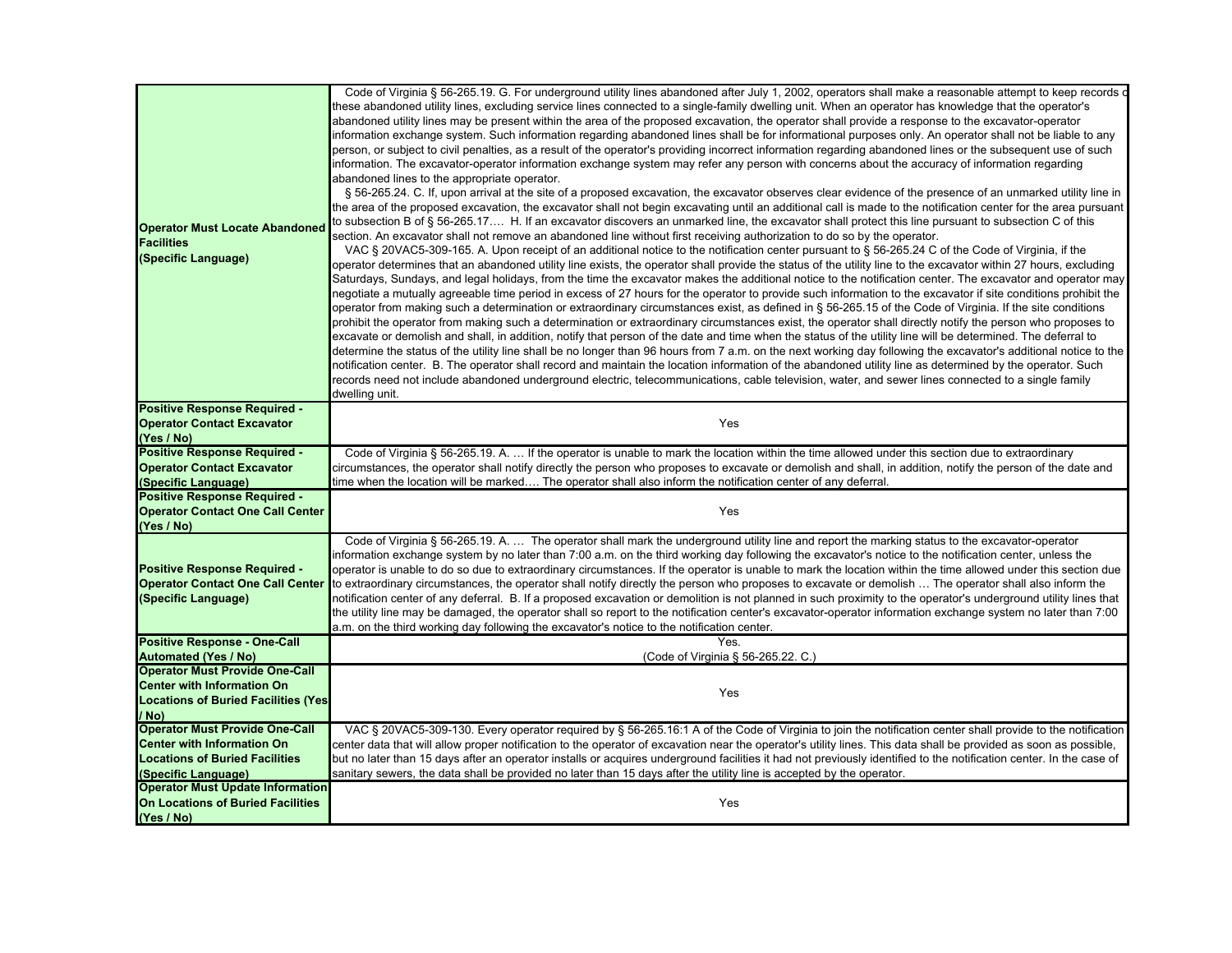| <b>Operator Must Update Information</b>   | VAC § 20VAC5-309-130. Every operator required by § 56-265.16:1 A of the Code of Virginia to join the notification center shall provide to the notification                                                                           |
|-------------------------------------------|--------------------------------------------------------------------------------------------------------------------------------------------------------------------------------------------------------------------------------------|
| <b>On Locations of Buried Facilities</b>  | center data that will allow proper notification to the operator of excavation near the operator's utility lines. This data shall be provided as soon as possible,                                                                    |
| (Specific Language)                       | but no later than 15 days after an operator installs or acquires underground facilities it had not previously identified to the notification center. In the case of                                                                  |
|                                           | sanitary sewers, the data shall be provided no later than 15 days after the utility line is accepted by the operator.                                                                                                                |
| <b>New Facilities Must Be Locatable</b>   |                                                                                                                                                                                                                                      |
| Electronically                            | Yes                                                                                                                                                                                                                                  |
| (Yes / No)                                |                                                                                                                                                                                                                                      |
|                                           | Code of Virginia § 56-257.1. Any plastic or other nonmetallic pressurized conduit installed underground on and after July 1, 1976, shall have affixed                                                                                |
| <b>New Facilities Must Be Locatable</b>   | thereto a wire conductive of electricity or some other means of locating the conduit while it is underground.                                                                                                                        |
| <b>Electronically (Specific Language)</b> | § 56-265.20:1. Notwithstanding the provisions of § 56-257.1, any plastic or other nonmetallic utility lines installed underground on and after July 1, 2002,                                                                         |
|                                           | shall be installed in such a manner as to be locatable by the operator for the purposes of this chapter.                                                                                                                             |
| Design Request (Yes / No)                 | <b>Yes</b>                                                                                                                                                                                                                           |
|                                           | (Code of Virginia § 56-265.17:1. C. and § 56-265.17:3.)                                                                                                                                                                              |
|                                           | <b>One Call, Enforcement, and Reporting</b>                                                                                                                                                                                          |
| <b>Mandatory One Call Membership</b>      | Yes.                                                                                                                                                                                                                                 |
| (Yes / No)                                | (Code of Virginia § 56-265.16:1.A.)                                                                                                                                                                                                  |
| <b>One Call Membership Exemptions</b>     | Yes                                                                                                                                                                                                                                  |
| (Yes / No)                                |                                                                                                                                                                                                                                      |
| <b>One Call Membership Exemptions</b>     | Code of Virginia § 56-265.16:1. A. Every operator, including counties, cities and towns, but excluding the Department of Transportation, having the right t                                                                          |
| (Specific Language)                       | bury underground utility lines shall join the notification center for the area.                                                                                                                                                      |
| <b>One-Call Law Addresses Board</b>       |                                                                                                                                                                                                                                      |
| Make-Up (Yes / No)                        | No                                                                                                                                                                                                                                   |
| <b>One-Call Law Addresses Board</b>       |                                                                                                                                                                                                                                      |
| <b>Make-Up (Specific Language)</b>        | Not Addressed                                                                                                                                                                                                                        |
| <b>Separate Body Designated to</b>        |                                                                                                                                                                                                                                      |
| <b>Advise Enforcement Authority</b>       | Yes                                                                                                                                                                                                                                  |
| (Yes / No)                                |                                                                                                                                                                                                                                      |
|                                           | Code of Virginia § 56-265.31. A. The Commission shall establish an advisory committee consisting of representatives of the following entities:                                                                                       |
|                                           | Commission staff, utility operator, notification center, excavator, municipality, Virginia Department of Transportation, Board for Contractors, and                                                                                  |
| <b>Separate Body Designated to</b>        | underground line locator. Persons appointed to the advisory committee by the Commission shall have expertise with the operation of the Underground Utility                                                                           |
| <b>Advise Enforcement Authority</b>       | Damage Prevention Act. The advisory committee shall perform duties which may be assigned by the Commission, including the review of reports of                                                                                       |
| (Specific Language)                       | violations of the chapter, and make recommendations to the Commission.                                                                                                                                                               |
|                                           | Also see VAC § 20VAC5-309-40. Advisory Committee Review of Probable Violations.                                                                                                                                                      |
| <b>Penalties / Fines Excavators</b>       | Yes                                                                                                                                                                                                                                  |
| (Yes / No)                                |                                                                                                                                                                                                                                      |
|                                           | Code of Virginia § 56-265.17. A.  Except for counties, cities, and towns, an excavator who willfully fails to notify the notification center of proposed                                                                             |
|                                           | excavation or demolition shall be liable to the operator whose facilities are damaged by that excavator, for three times the cost to repair the damaged                                                                              |
|                                           | property, provided the operator is a member of the notification center. The total amount of punitive damages awarded under this section, as distinguished                                                                            |
|                                           | from actual damages, shall not exceed \$10,000 in any single cause of action.<br>§ 56-265.24. F. With the exception of designers reguesting marking of a site, in accordance with § 56-265.17, no person, including operators, shall |
| <b>Penalties / Fines Excavators</b>       | request marking of a site through a notification center unless excavation shall commence within thirty working days from the date of the original notification                                                                       |
| (Specific Language)                       | to the notification center. Except for counties, cities, and towns, any person who willfully fails to comply with this subsection shall be liable to the operator fol                                                                |
|                                           | three times the cost of marking its utility line, not to exceed \$1,000.                                                                                                                                                             |
|                                           | § 56-265.32. A. The Commission may impose a civil penalty not exceeding \$2,500 for each violation, if it is proved that the person violated any of the                                                                              |
|                                           | provisions of this chapter as a result of a failure to exercise reasonable care.  This subsection shall not authorize the Commission to impose civil penalties                                                                       |
|                                           | on any county, city, town, or other political subdivision                                                                                                                                                                            |
| <b>Penalties / Fines Operators</b>        |                                                                                                                                                                                                                                      |
| (Yes / No)                                | Yes                                                                                                                                                                                                                                  |